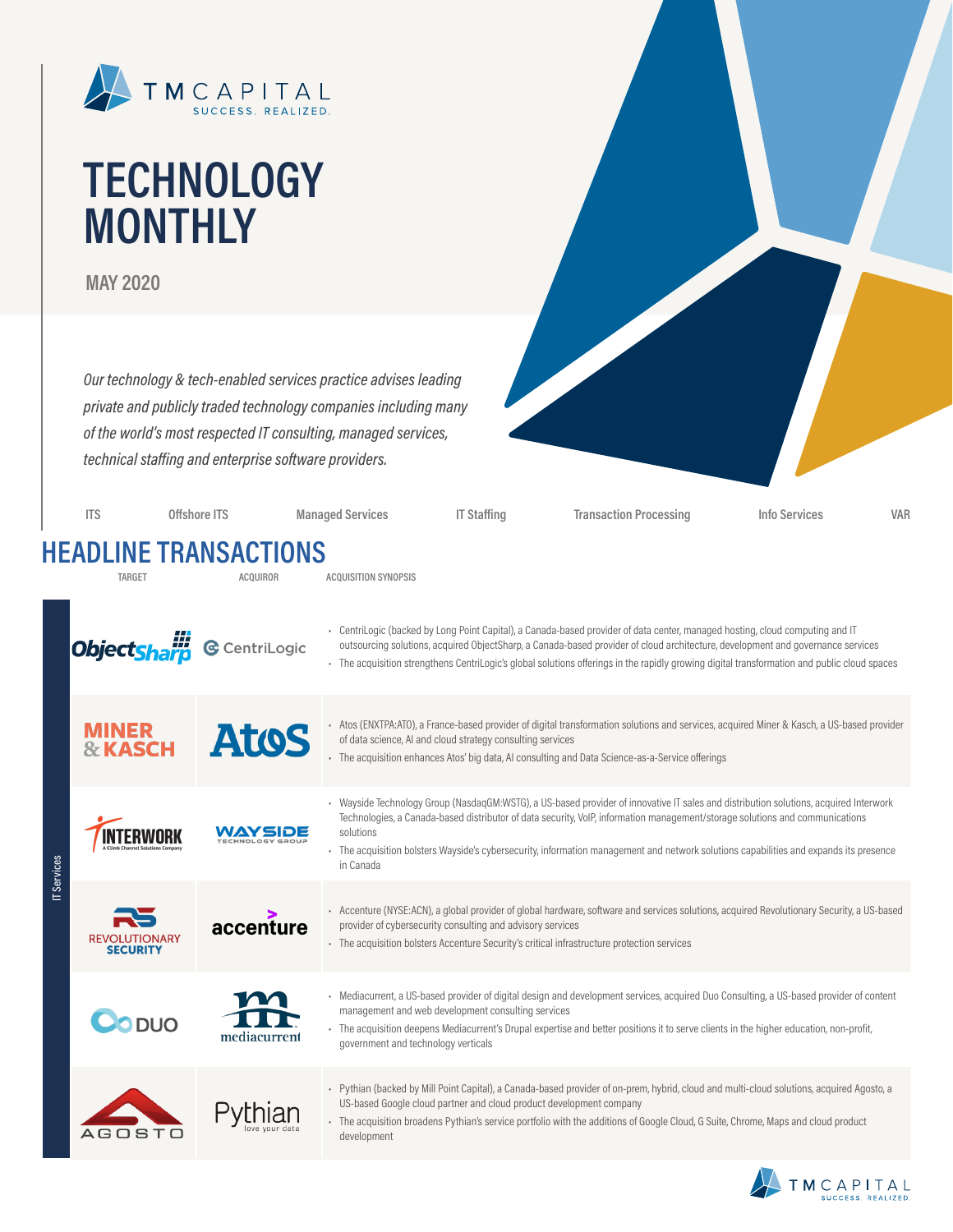## **TECHNOLOGY GROWTH & VALUATION TRENDS**



### Enterprise Value / LTM Revenue **Enterprise Value / LTM EBITDA**



#### **LTM Revenue Growth**



#### **LTM Gross & EBITDA Margin\***



\*EBITDA Margins shown as the gray line.